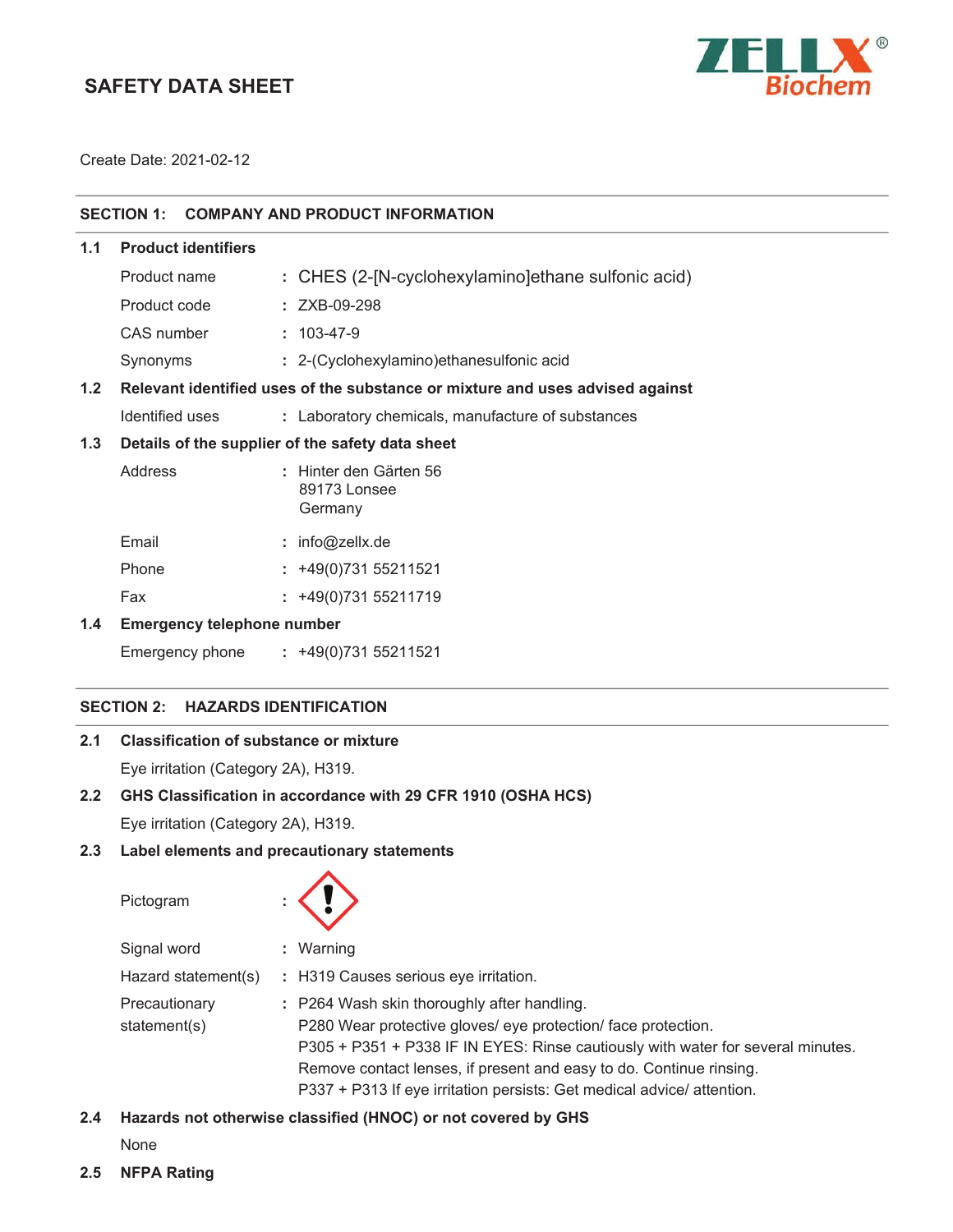|     | Health hazard         |    | : 2 |
|-----|-----------------------|----|-----|
|     | Fire hazard           | t. | O   |
|     | Reactivity hazard     | ÷. | O   |
| 2.6 | <b>HMIS Rating</b>    |    |     |
|     | Health hazard         |    | : 2 |
|     | Chronic health hazard | ÷. | U   |
|     | Reactivity hazard     |    | U   |
|     | Flammability          | t. | O   |
|     | Physical hazard       | t. |     |
|     |                       |    |     |

## **SECTION 3: COMPOSITION/INFORMATION ON INGREDIENTS**

#### **3.1 Substances**

| Substance                                            | CAS#           | EC#             | Concentration |
|------------------------------------------------------|----------------|-----------------|---------------|
| <b>CHES</b><br>$M.F: C8H17NO3S$<br>M.W: 207.29 g/mol | $103 - 47 - 9$ | $203 - 115 - 6$ | $>98\%$       |

## **3.2 Hazardous components & classification**

Eye Irrit. 2A; H319

# **SECTION 4: FIRST AID MEASURES**

## **4.1 Description of first aid measures**

### **In case of inhalation**

If breathed in, move person into fresh air. If not breathing, give artificial respiration. Consult a physician.

## **In case of skin contact**

Wash off with soap and plenty of water. Consult a physician.

## **In case of eye contact**

Rinse thoroughly with plenty of water for at least 15 minutes and consult a physician.

## **In case of ingestion**

Never give anything by mouth to an unconscious person. Rinse mouth with water. Consult a physician.

# **4.2 Most important symptoms and effects, both acute and delayed**

# Not available

# **4.3 Indication of any immediate medical attention and special treatment needed**

Not available

# **SECTION 5: FIREFIGHTING MEASURES**

## **5.1 Suitable extinguishing media**

Use water spray, alcohol-resistant foam, dry chemical or carbon dioxide.

# **5.2 Unsuitable extinguishing media**

Not available

### **5.3 Special hazards arising from the substance**

Carbon oxides, nitrogen oxides (NOx), Sulphur oxides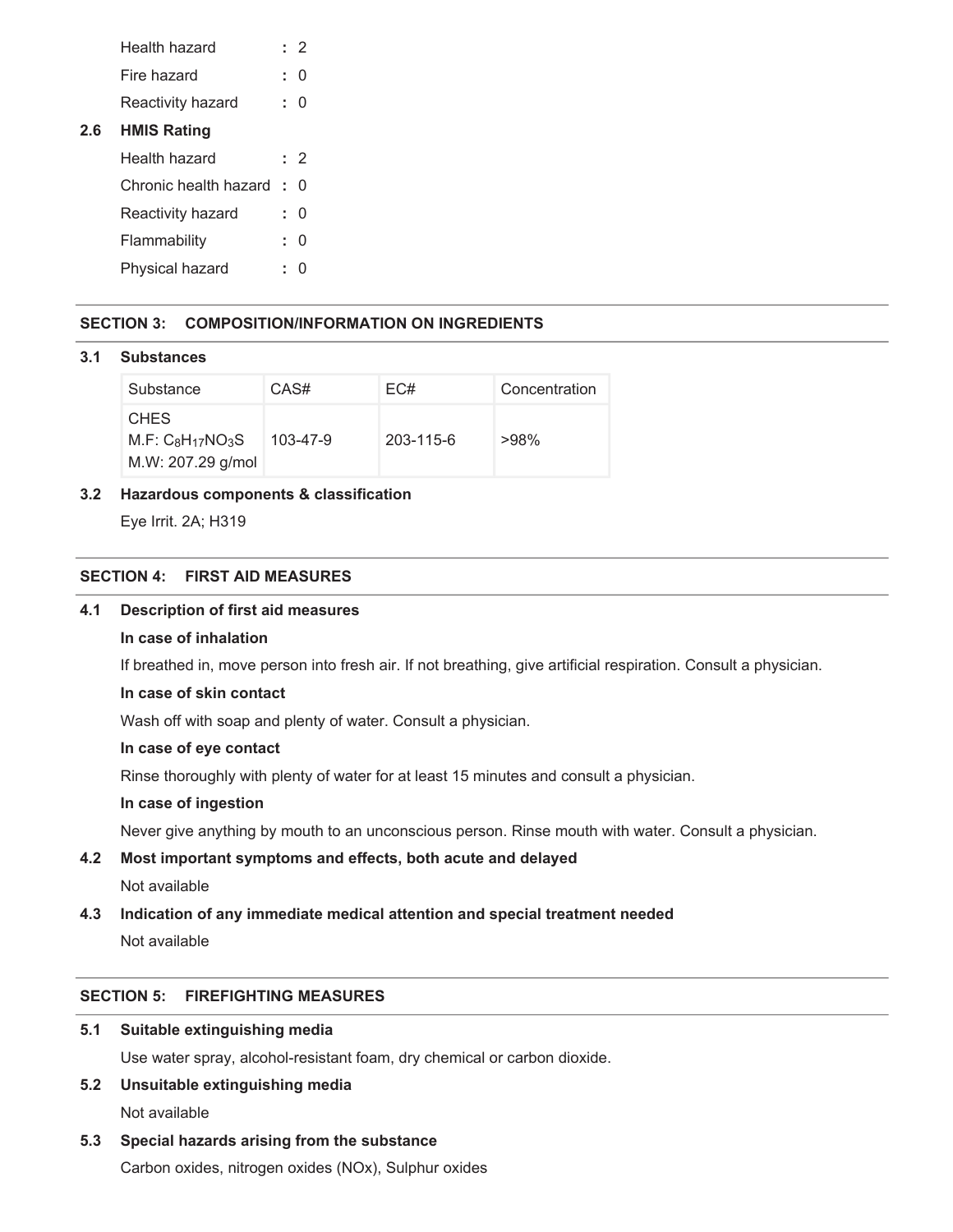## **5.4 Advice for firefighters**

Wear self contained breathing apparatus for fire fighting if necessary.

## **SECTION 6: ACCIDENTAL RELEASE MEASURES**

# **6.1 Personal precautions, protective equipment and emergency procedures**

Use personal protective equipment. Avoid dust formation. Avoid breathing vapors, mist or gas. Ensure adequate ventilation. Avoid breathing dust.

**For personal protection see section 8**

# **6.2 Environmental precautions**

Do not let product enter drains.

# **6.3 Methods and material for containment and cleaning up**

Pick up and arrange disposal without creating dust. Sweep up and shovel. Keep in suitable, closed containers for disposal.

**For proper disposal see section 13**

# **SECTION 7: HANDLING AND STORAGE**

# **7.1 Precautions for safe handling**

Avoid contact with skin, eyes or clothing. Use personal protective equipment as required. Wash contaminated clothing before reuse. Do not breathe dust/fume/gas/mist/vapors/spray. Do not eat, drink or smoke when using this product. Use with local exhaust ventilation. Handle in accordance with good industrial hygiene and safety practice. Corrosive hazard. Wear protective gloves/clothing and eye/face protection.

# **For precautions see section 2**

# **7.2 Conditions for safe storage, including any incompatibilities**

| : Keep container tightly closed in a dry and well-ventilated place. Keep out of the |
|-------------------------------------------------------------------------------------|
| reach of children. Keep containers tightly closed in a cool, well-ventilated place. |
| Keep in properly labeled containers. Protect from moisture. Store at room           |
| temperature.                                                                        |
|                                                                                     |

Incompatible materials **:** Not available

# **SECTION 8: EXPOSURE CONTROLS/PERSONAL PROTECTION**

# **8.1 Control parameters**

This product, as supplied, does not contain any hazardous materials with occupational exposure limits established by the region specific regulatory bodies.

# **8.2 Engineering controls**

Showers, Eyewash stations, Ventilation systems

# **8.3 Personal protective equipment**

| Eye/face protection | : Tight sealing safety goggles. Face protection shield. |
|---------------------|---------------------------------------------------------|
| Skin protection     | : Wear protective gloves and protective clothing.       |
| Body protection     | : Wear protective gloves and protective clothing.       |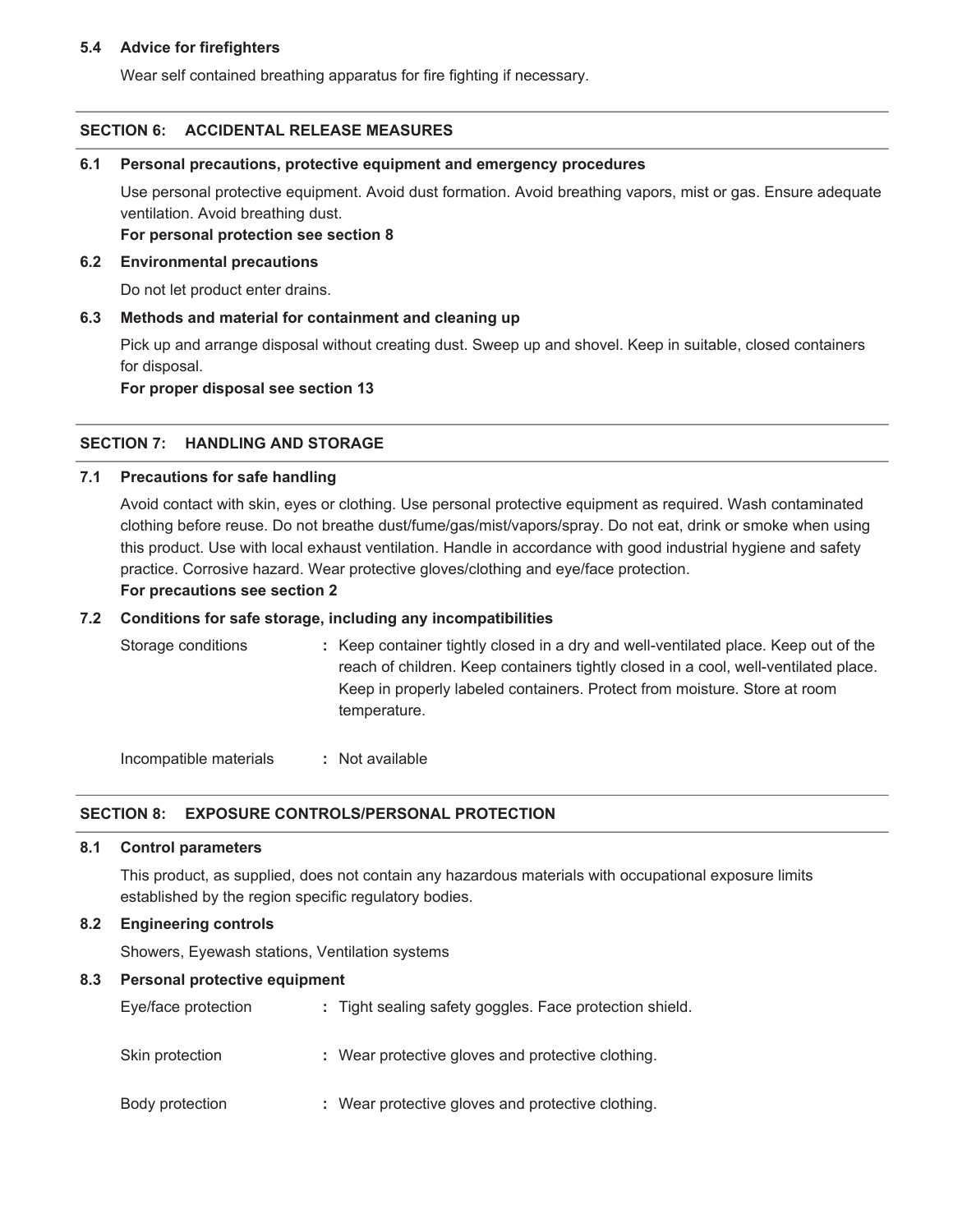| Respiratory protection               | : If exposure limits are exceeded or irritation is experienced, NIOSH/MSHA<br>approved respiratory protection should be worn. Positive-pressure supplied air<br>respirators may be required for high airborne contaminant concentrations.<br>Respiratory protection must be provided in accordance with current local<br>regulations. |
|--------------------------------------|---------------------------------------------------------------------------------------------------------------------------------------------------------------------------------------------------------------------------------------------------------------------------------------------------------------------------------------|
| Control of environmental<br>exposure | : Do not let product enter drains.                                                                                                                                                                                                                                                                                                    |
| General hygiene<br>considerations    | : When using do not eat, drink or smoke. Regular cleaning of equipment, work<br>area and clothing is recommended.                                                                                                                                                                                                                     |

## **SECTION 9: PHYSICAL AND CHEMICAL PROPERTIES**

| Information on basic physical and chemical properties |  |                                                     |  |  |
|-------------------------------------------------------|--|-----------------------------------------------------|--|--|
| Appearance                                            |  | : White                                             |  |  |
| Physical states                                       |  | : Crystalline                                       |  |  |
| Odor                                                  |  | : Not available                                     |  |  |
| Odor threshold                                        |  | Not available                                       |  |  |
| Melting point                                         |  | : $300 °C (572 °F)$                                 |  |  |
| Boiling point range                                   |  | : $356.22 °C$                                       |  |  |
| pH                                                    |  | : $3.0 - 5.0$ at 103.6 g/l at 25 °C (77 °F)         |  |  |
| Density                                               |  | : $1.23$ g/cm3                                      |  |  |
| Flash point                                           |  | 100 $^{\circ}$ C                                    |  |  |
| Evaporation rate                                      |  | : Not available                                     |  |  |
| Flammability                                          |  | : Not available                                     |  |  |
| Upper/lower flammability or<br>explosive limits:      |  | : Not available                                     |  |  |
| Vapor pressure                                        |  | $: 1.64E-009$                                       |  |  |
| Vapor density                                         |  | : Not available                                     |  |  |
| Relative density                                      |  | : Not available                                     |  |  |
| Water solubility                                      |  | : ca.103.6 g/l at 20 $^{\circ}$ C (68 $^{\circ}$ F) |  |  |
| Partition<br>coefficient:n-octanol/water              |  | $: -0.63$                                           |  |  |
| Autoignition temperature                              |  | : Not available                                     |  |  |
| Decomposition temperature                             |  | : Not available                                     |  |  |
| Kinematic viscosity                                   |  | : Not available                                     |  |  |
| <b>Explosive properties</b>                           |  | : Not available                                     |  |  |
| Oxidizing properties                                  |  | : Not available                                     |  |  |
| Solubility in other solvents                          |  | : Not available                                     |  |  |
| Surface tension                                       |  | : Not available                                     |  |  |
|                                                       |  |                                                     |  |  |

# **SECTION 10: STABILITY AND REACTIVITY**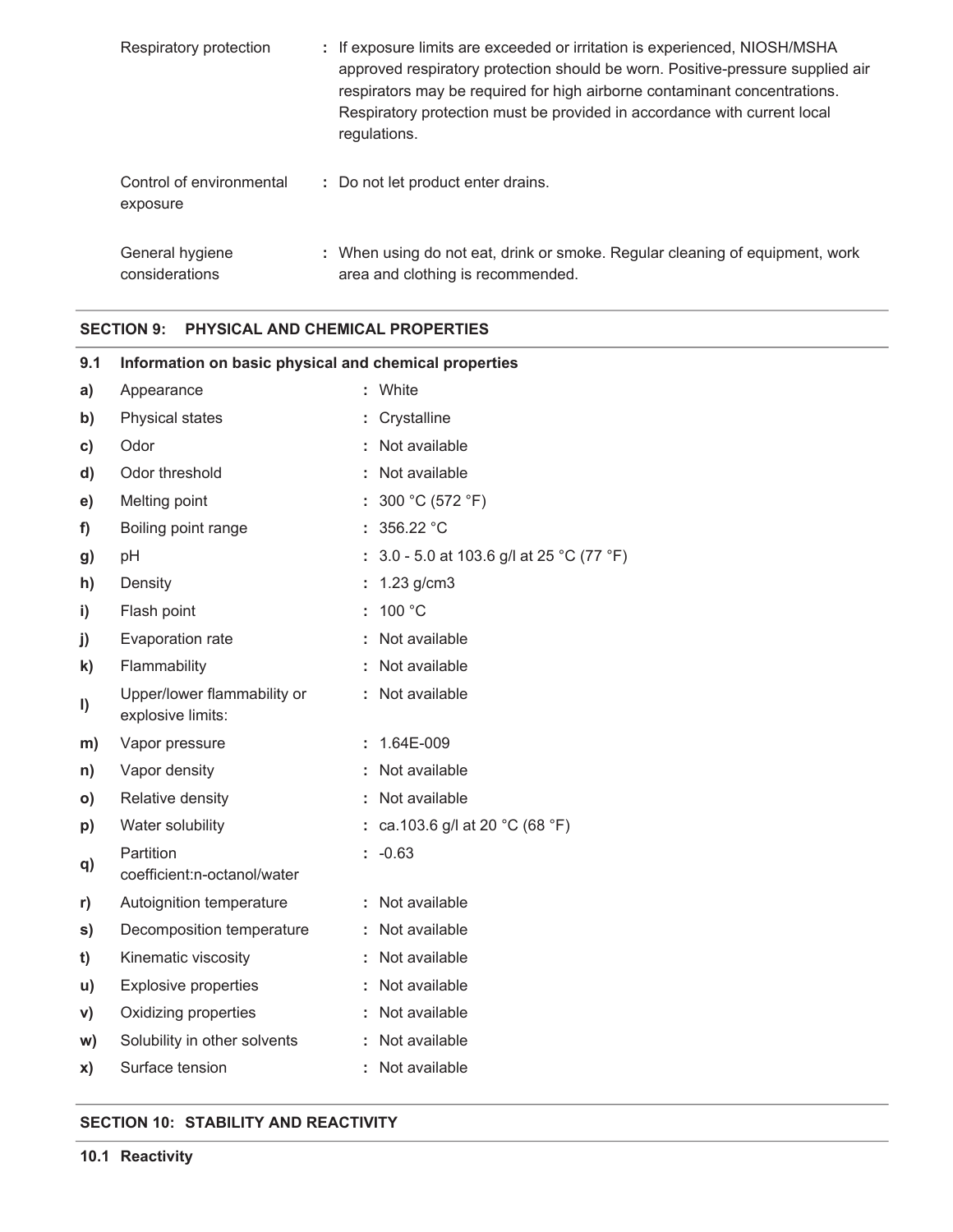Not available

#### **10.2 Chemical stability**

Stable under recommended storage conditions.

#### **10.3 Stability note(s)**

Not available

#### **10.4 Polymerization**

Not available

## **10.5 Possibility of hazardous reactions**

Not available

### **10.6 Incompatible materials**

Strong oxidizing agents.

#### **10.7 Hazardous decomposition products**

Carbon oxides, Nitrogen oxides (NOx), Hydrogen sulfide

# **SECTION 11: TOXICOLOGICAL INFORMATION**

## **11.1 Acute toxicity**

LD50 Oral **:** Not available

LD50 Dermal **:** Not available

LC50 Inhalation **:** Not available

# **11.2 Skin corrosion/irritation**

Not available

**11.3 Serious eye damage/eye irritation**

Not available

## **11.4 Respiratory or skin sensitization**

Not available

### **11.5 Germ cell mutagenicity**

Not available

#### **11.6 Carcinogenicity**

| <b>IARC</b>  | : No component of this product present at levels greater than or equal to 0.1% is<br>identified as probable, possible or confirmed human carcinogen by IARC. |
|--------------|--------------------------------------------------------------------------------------------------------------------------------------------------------------|
| <b>ACGIH</b> | : No component of this product present at levels greater than or equal to 0.1% is<br>identified as a carcinogen or potential carcinogen by ACGIH.            |
| <b>NTP</b>   | : No component of this product present at levels greater than or equal to 0.1% is<br>identified as a known or anticipated carcinogen by NTP.                 |
| <b>OSHA</b>  | : No component of this product present at levels greater than or equal to 0.1% is<br>identified as a carcinogen or potential carcinogen by OSHA.             |

# **11.7 Reproductive toxicity**

Not available

#### **11.8 Specific target organ toxicity – single exposure**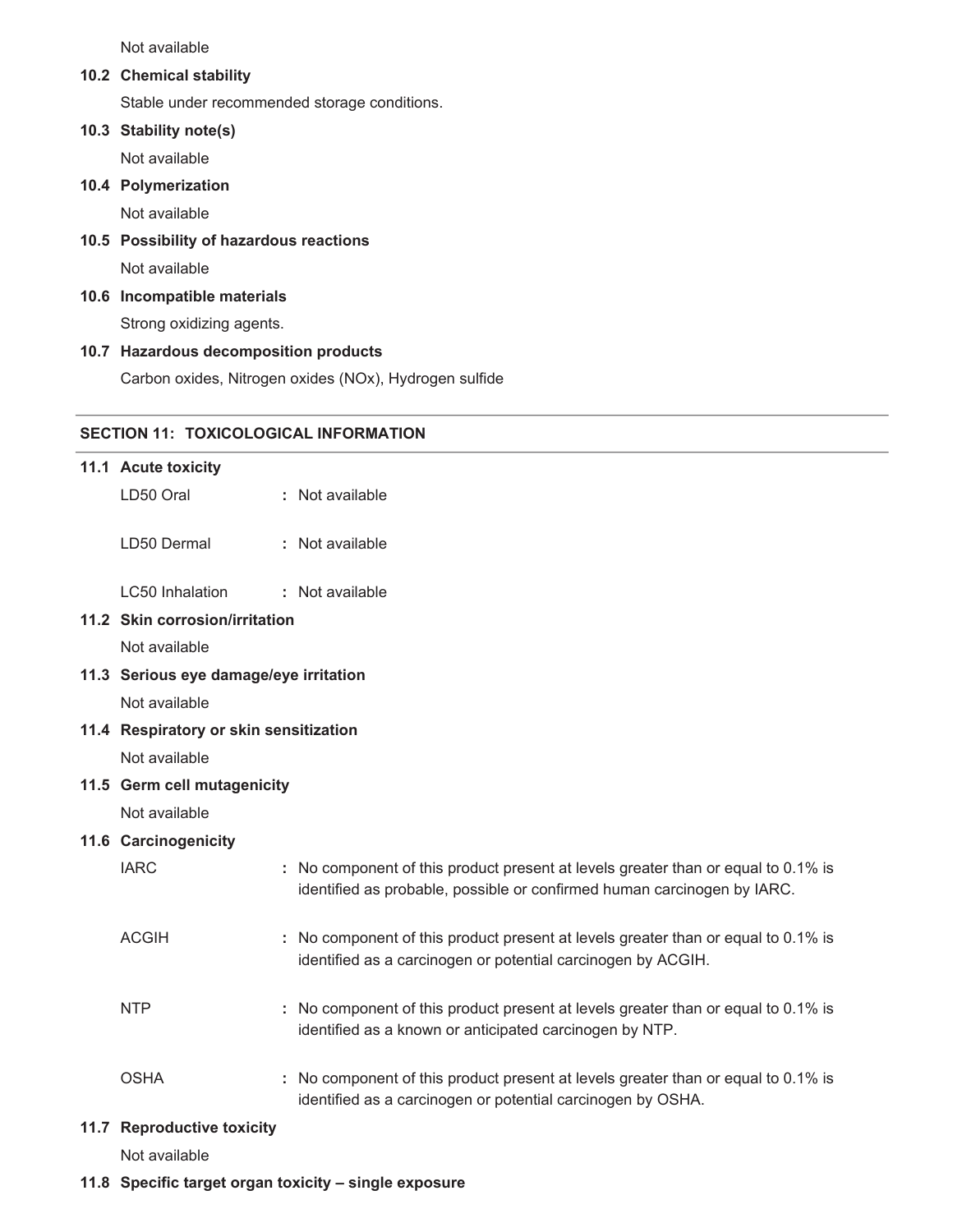Not available

#### **11.9 Specific target organ toxicity – repeated exposure**

Not available

#### **11.10Aspiration hazard**

Not available

#### **11.11Additional Information**

Not available

# **SECTION 12: ECOLOGICAL INFORMATION**

**12.1 Toxicity**

Not available

## **12.2 Aquatic toxicity**

Not available

**12.3 Persistence and degradability**

Not available

**12.4 Bioaccumulative potential**

Not available

# **12.5 Mobility in soil**

Not available

## **12.6 Results of PBT and vPvB assessment**

Not available

**12.7 Other adverse effect**

Not available

### **SECTION 13: DISPOSAL CONSIDERATIONS**

## **13.1 Product**

Disposal should be in accordance with applicable regional, national and local laws and regulations.

## **13.2 Packaging**

Do not reuse container

#### **13.3 Recommendation**

Waste codes should be assigned by the user based on the application for which the product was used.

### **SECTION 14: TRANSPORTATION INFORMATION**

## **14.1 DOT (US)**

Not regulated

#### **14.2 IMDG**

Not regulated

**14.3 IATA**

Not regulated

#### **SECTION 15: REGULATORY INFORMATION**